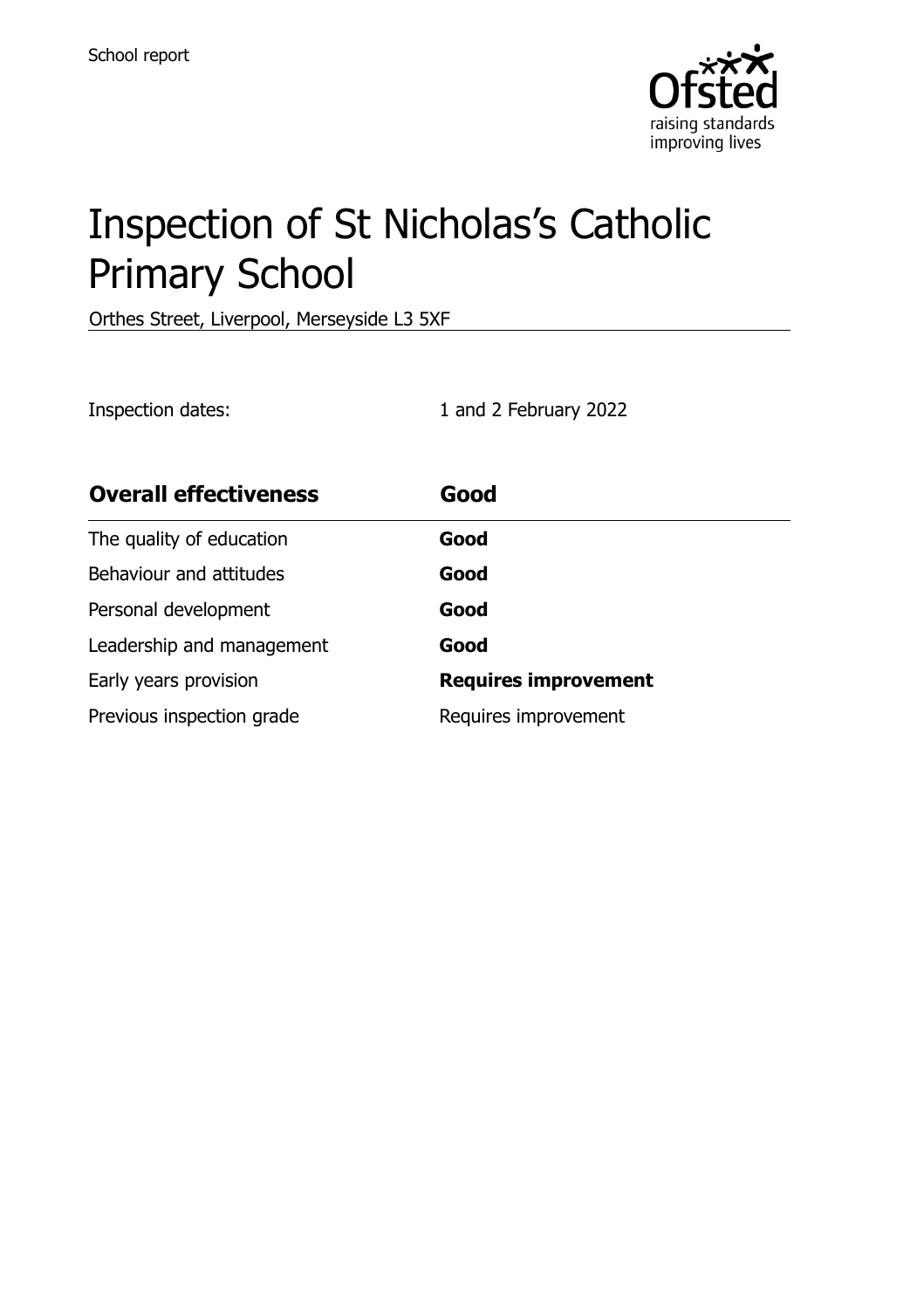

# **What is it like to attend this school?**

Pupils benefit from attending this welcoming school where diversity is celebrated. They are happy to come to school to learn and to play with their friends. Pupils take good care of each other.

Pupils enjoy being a 'buddy' to new pupils who arrive from other countries. They are keen to take up leadership roles, such as being a house captain. Pupils grow in confidence because of these extra-curricular opportunities.

Pupils are safe in school. They behave well. They are polite and respectful to each other. Staff are adept at dealing with any incidents of bullying.

Staff nurture children carefully in the early years and help them to settle in quickly. However, some children in the Nursery Year and the Reception Year do not learn as well as they could, especially in reading. Even so, teachers in key stage 1 help these pupils to catch up quickly.

Leaders have high expectations for all pupils. They make sure that pupils, particularly those with special educational needs and/or disabilities (SEND), get the support that they need. Although some pupils only attend the school for a short time while their parents or carers are studying at the nearby university, all pupils in key stages 1 and 2 are supported to achieve well.

### **What does the school do well and what does it need to do better?**

In Years 1 to 6, leaders have created an ambitious and well-organised curriculum that enables pupils to build up a rich body of knowledge. Leaders have identified most of the key knowledge that pupils need to know. They have successfully set out what pupils should learn at different points.

In the early years, however, the curriculum is not as well planned. In some areas of learning, leaders have not considered well enough what children in the Reception and Nursery Years need to learn to prepare them for the demands of the key stage 1 curriculum. Some teaching staff in the early years are not clear about the knowledge that they need to focus on to support children's learning. As a consequence, children are not as well prepared as they should be for key stage 1.

Leaders prioritise reading. However, in the early years, some adults are not well trained to deliver the phonics programme. They do not correct children's mistakes about the sounds that letters make. Consequently, children develop misconceptions in their phonics learning. They go on to sound out words incorrectly. Some adults do not correct these errors in a timely manner. That said, teachers in Years 1 and 2 successfully enable pupils to get back on track with their reading.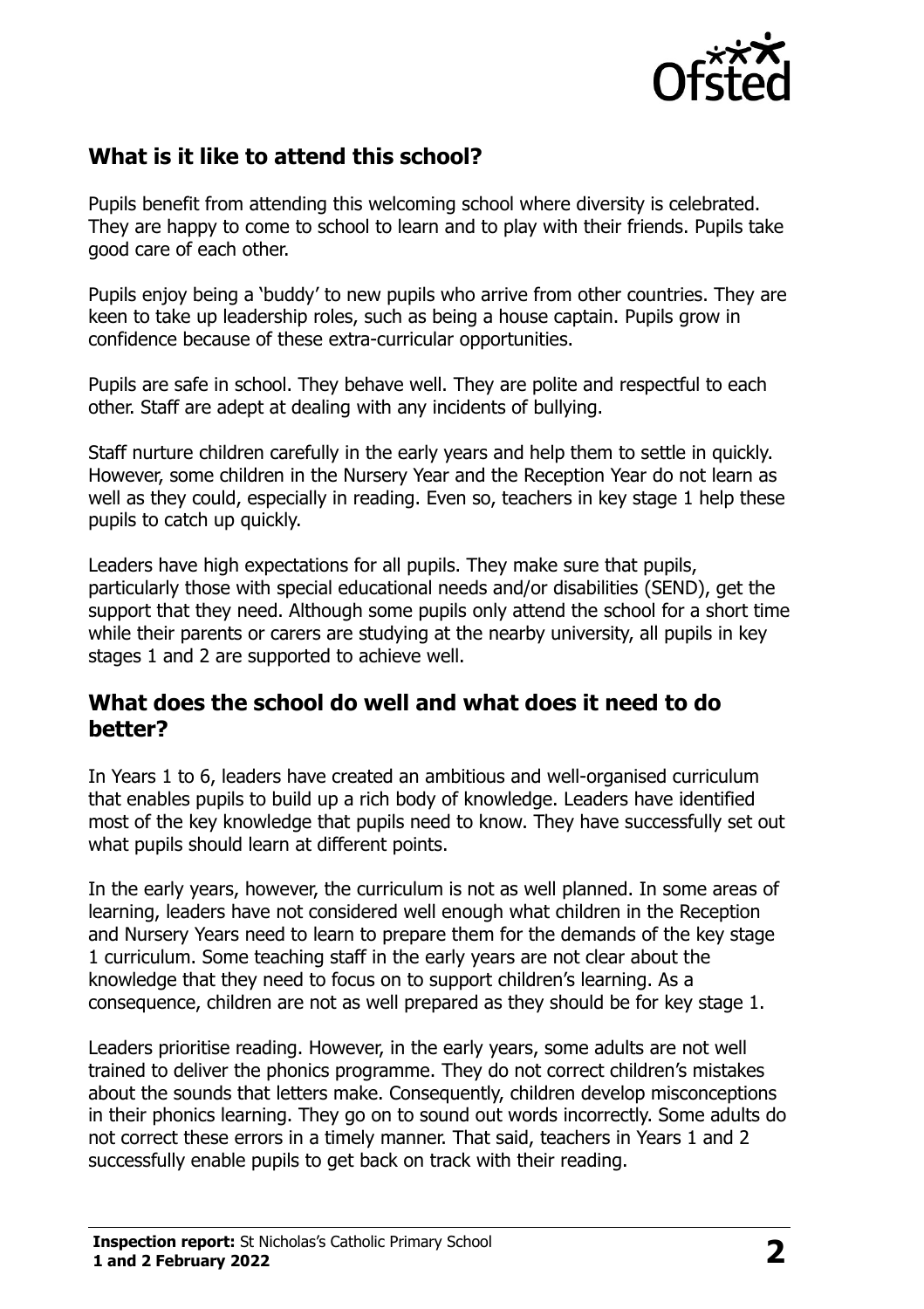

In key stages 1 and 2, pupils benefit from the consistent approach to the teaching of reading. This includes the teaching of phonics. These pupils, including those whose main language is not English, build up secure reading knowledge. This knowledge enables pupils to progress well across the wider curriculum. Pupils develop confidence and fluency in sounding out unfamiliar words through regular practice. Pupils told inspectors that the books that teachers provide are 'just right' and motivate them to read more.

Teachers are adept at finding out what pupils already know and what they need to know next. They are also successfully trained to identify and support pupils who may have SEND. Teachers are skilled at helping those who need to catch-up quickly due to disrupted learning as a result of the impact of the COVID-19 pandemic.

Pupils have positive attitudes to learning. They listen attentively to their teachers and do their best in lessons. Older pupils rarely need reminding to keep focused. They were proud to share their many achievements across the curriculum with inspectors.

Leaders and governors ensure that pupils benefit from a wide range of trips and enrichment activities which capture pupils' interests. These help pupils to develop a better understanding and appreciation of the rich history and diversity in and around Liverpool. They also help pupils to make sense of the wider world. Pupils reflect on their own and others' personal qualities through the well-planned personal development programme. They appreciate that 'differences' make the world more interesting.

Pupils take full advantage of the clubs that are on offer. These activities successfully help pupils to develop new skills and interests. Older pupils know that these contribute to developing healthy lifestyles and prepare them well for later life.

Governance is strong. Governors provide clear strategic direction at the school. They ensure that the quality of education continues to improve, despite the challenges of the COVID-19 pandemic. They provide effective support and challenge to leaders and other staff. They are focusing assiduously on improving the early years to ensure that children get the best possible start to their learning.

# **Safeguarding**

The arrangements for safeguarding are effective.

Staff, governors and leaders are well trained in the potential harm that pupils may face. They are vigilant and know how to keep pupils safe. Leaders and staff share any concerns diligently with those responsible for safeguarding.

Leaders take prompt and effective action to manage any potential risks to pupils. They provide well-considered support to those who are most vulnerable. Leaders check that pupils who are visiting home countries remain safe. They liaise with other agencies effectively.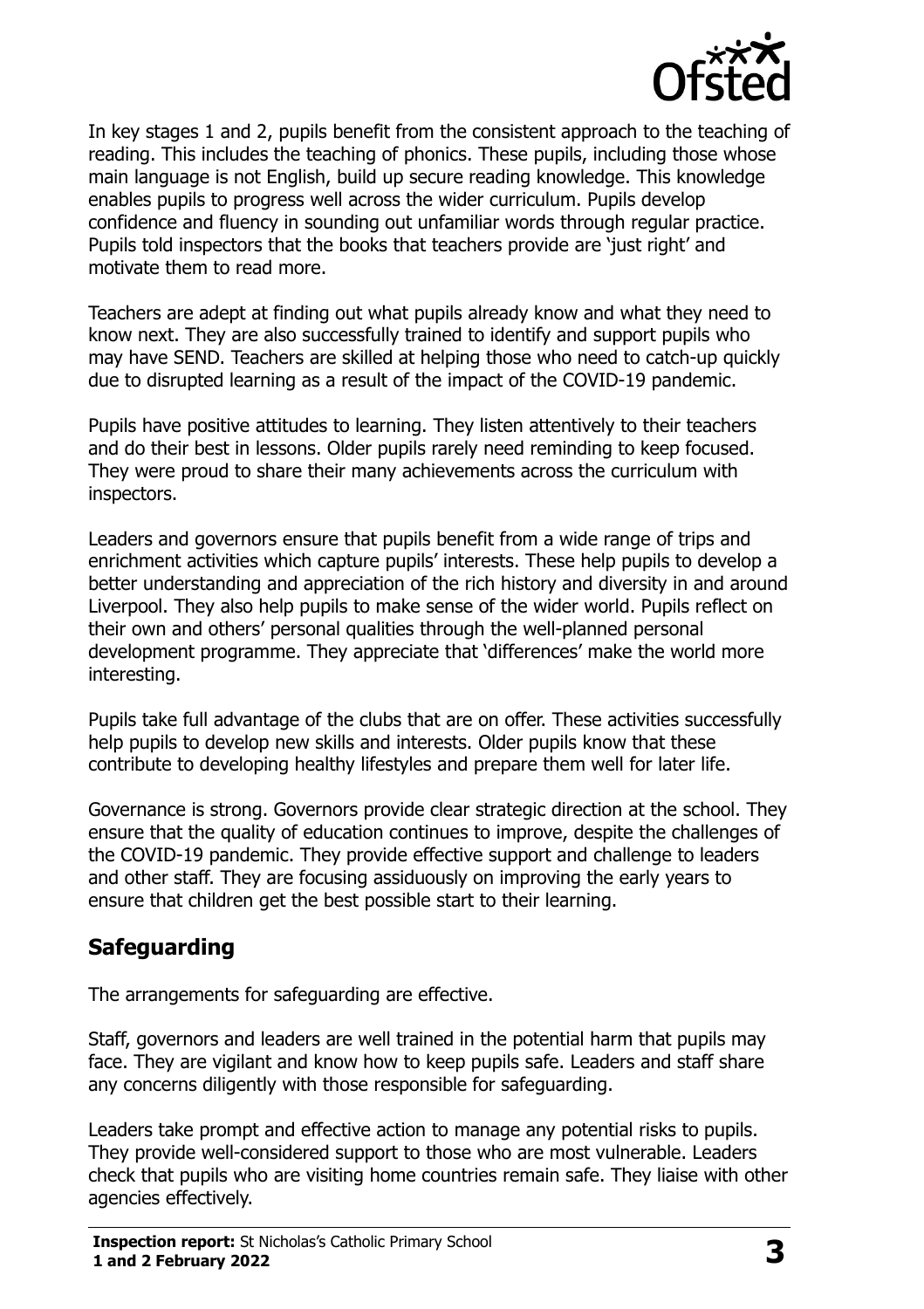

Pupils understand how to keep themselves and others safe. They can describe ways to protect themselves from potential harm when online.

## **What does the school need to do to improve?**

#### **(Information for the school and appropriate authority)**

- Leaders have not established a well-planned curriculum in the early vears. Leaders have not fully defined what children need to learn. This means that children are not fully prepared for the demands of key stage 1. Leaders need to ensure that the early years curriculum is well planned so that it successfully underpins the curriculum in key stages 1 and 2.
- Leaders have not ensured that staff across the early years support children to build up their phonics knowledge effectively enough. This means that some children in the early years have misconceptions about how letters and words sound. Leaders need to ensure that staff in the early years are trained to deliver a well-planned phonics programme. Leaders also need to ensure that staff in the early years quickly and effectively address children's misconceptions in how letters and words sound.

## **How can I feed back my views?**

You can use [Ofsted Parent View](http://parentview.ofsted.gov.uk/) to give Ofsted your opinion on your child's school, or to find out what other parents and carers think. We use information from Ofsted Parent View when deciding which schools to inspect, when to inspect them and as part of their inspection.

The Department for Education has further quidance on how to complain about a school.

If you are the school and you are not happy with the inspection or the report, you can [complain to Ofsted.](http://www.gov.uk/complain-ofsted-report)

#### **Further information**

You can search for [published performance information](http://www.compare-school-performance.service.gov.uk/) about the school.

In the report, '[disadvantaged pupils](http://www.gov.uk/guidance/pupil-premium-information-for-schools-and-alternative-provision-settings)' refers to those pupils who attract government pupil premium funding: pupils claiming free school meals at any point in the last six years and pupils in care or who left care through adoption or another formal route.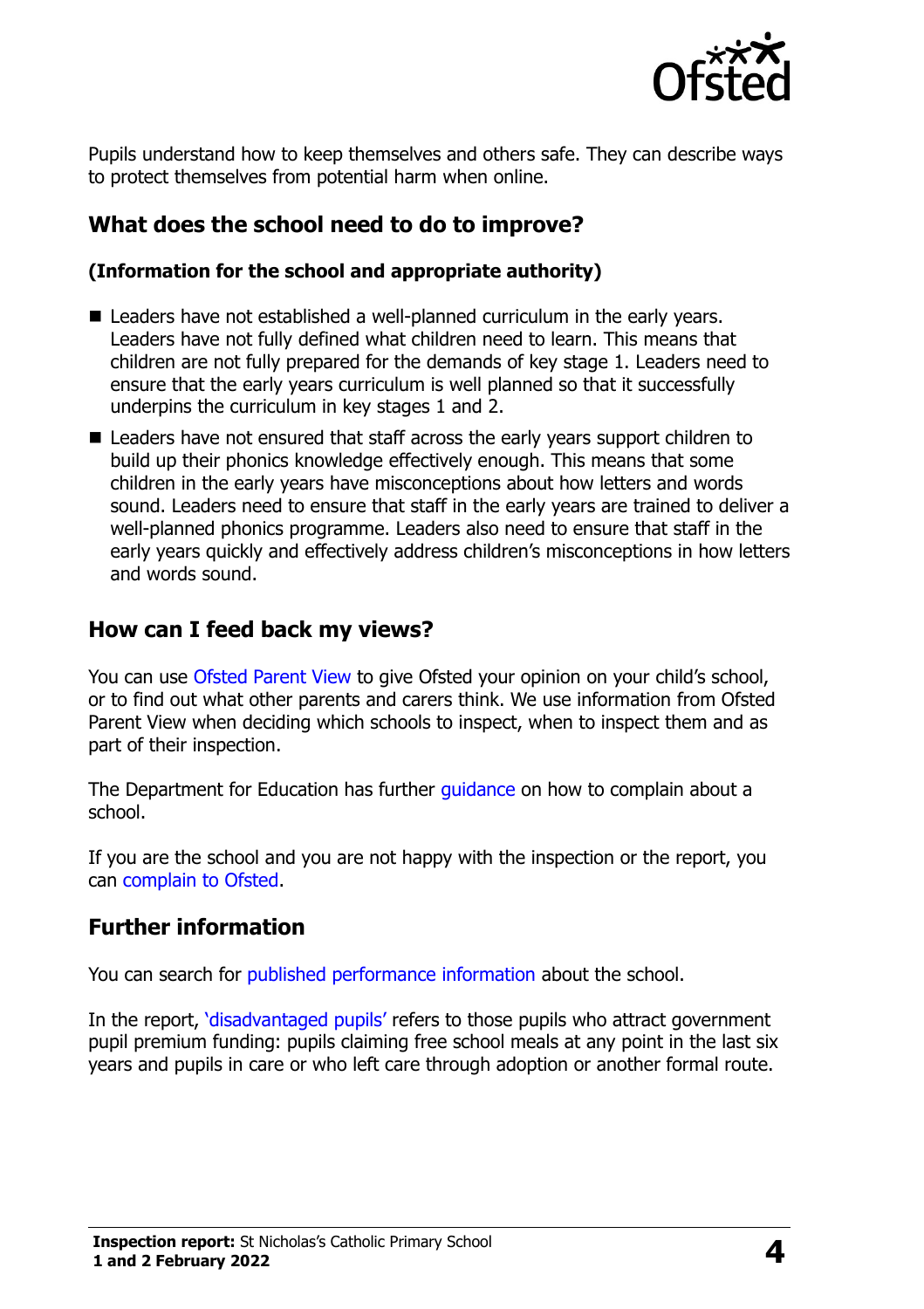

# **School details**

| Unique reference number             | 104657                                                               |
|-------------------------------------|----------------------------------------------------------------------|
| <b>Local authority</b>              | Liverpool                                                            |
| <b>Inspection number</b>            | 10200803                                                             |
| <b>Type of school</b>               | Primary                                                              |
| <b>School category</b>              | Voluntary aided                                                      |
| Age range of pupils                 | 3 to 11                                                              |
| <b>Gender of pupils</b>             | Mixed                                                                |
| Number of pupils on the school roll | 146                                                                  |
| <b>Appropriate authority</b>        | The governing body                                                   |
| <b>Chair of governing body</b>      | Maureen McDaid                                                       |
| <b>Headteacher</b>                  | <b>Martin Davies</b>                                                 |
| <b>Website</b>                      | www.stnicholasliverpool.co.uk                                        |
| Dates of previous inspection        | 30 and 31 January 2018, under section 5<br>of the Education Act 2005 |

# **Information about this school**

- Since the previous inspection, a new chair of governors has been appointed. A new deputy headteacher has also been appointed.
- A large proportion of pupils at this school have lived in other countries before they began at the school. Many pupils speak English as an additional language.
- This school is part of the Archdiocese of Liverpool. Its last section 48 inspection took place in May 2018.
- The school does not make use of any alternative provision.

# **Information about this inspection**

The inspectors carried out this inspection under section 5 of the Education Act 2005.

This was the first routine inspection the school received since the COVID-19 pandemic began. Inspectors discussed the impact of the pandemic with leaders and have taken that into account in their evaluation of the school.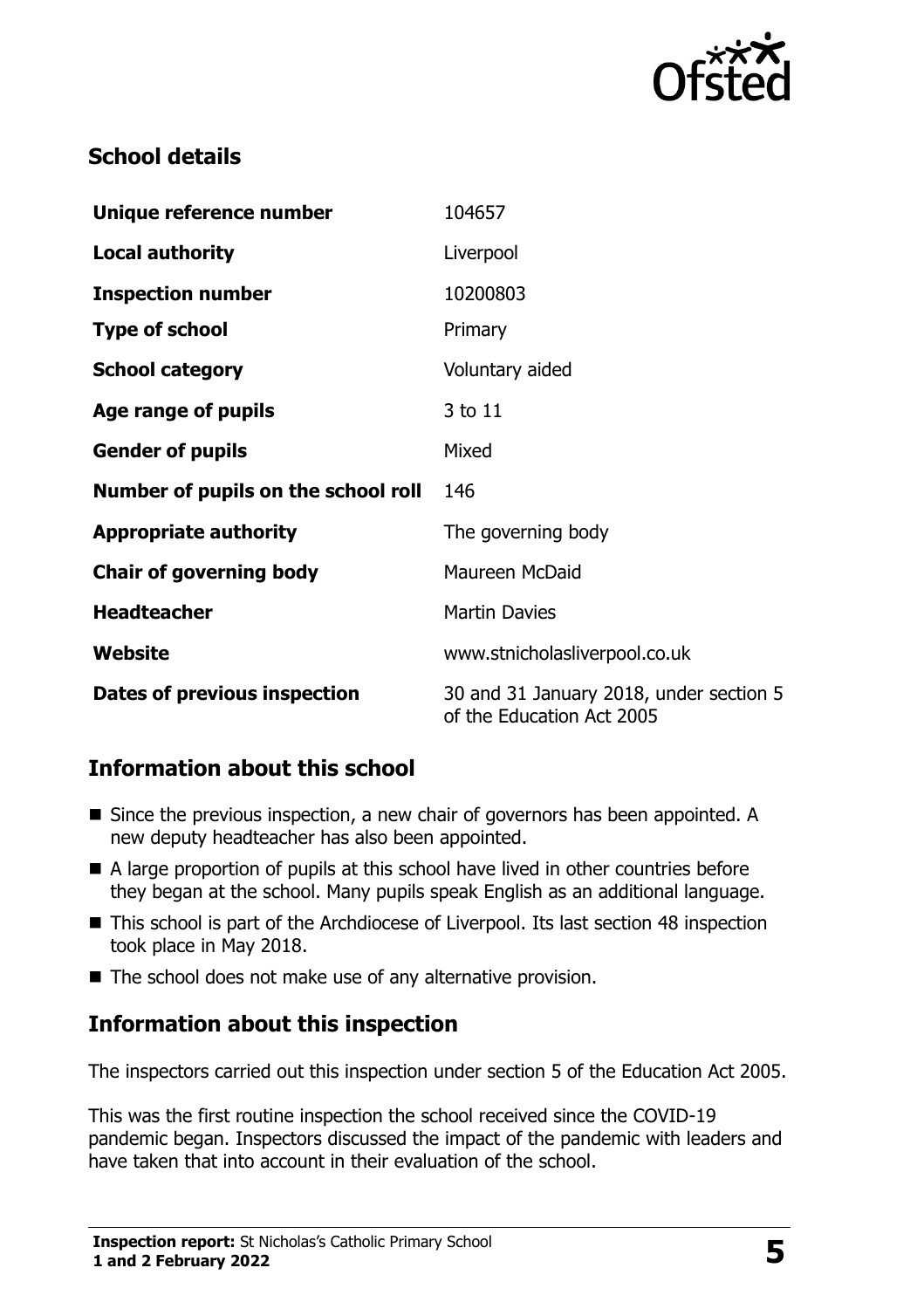

- Inspectors spoke with the headteacher and other leaders in the school, including the special educational needs coordinator. Inspectors spoke with a group of governors, including the chair of governors.
- Inspectors looked at a range of documentation relating to safeguarding. This included: the school's central record of staff and visitors; staff training records; records of safeguarding; and samples of the records kept on individual pupils.
- Inspectors carried out deep dives in early reading, mathematics, history and geography. They talked with the curriculum leaders of these subject areas. Inspectors also visited lessons, looked at examples of pupils' work, held discussions with teachers and talked with pupils. Inspectors looked at curriculum plans and samples of work from other areas of the curriculum.
- Inspectors observed pupils' behaviour at breaktimes and lunchtimes. They observed pupils' behaviour as they moved around the school.
- Inspectors spoke with groups of pupils about their experiences at school.
- **Inspectors spoke with parents as they dropped their children off at school. They** considered responses to Ofsted's Parent View. They also considered the free-text responses from parents to find out their views of the school.
- Inspectors considered the responses to Ofsted's staff's and pupils' surveys.

#### **Inspection team**

Claire Cropper, lead inspector Her Majesty's Inspector **Jon Ashley Contract Contract Ashley Contract Contract Ashley Contract Ofsted Inspector**